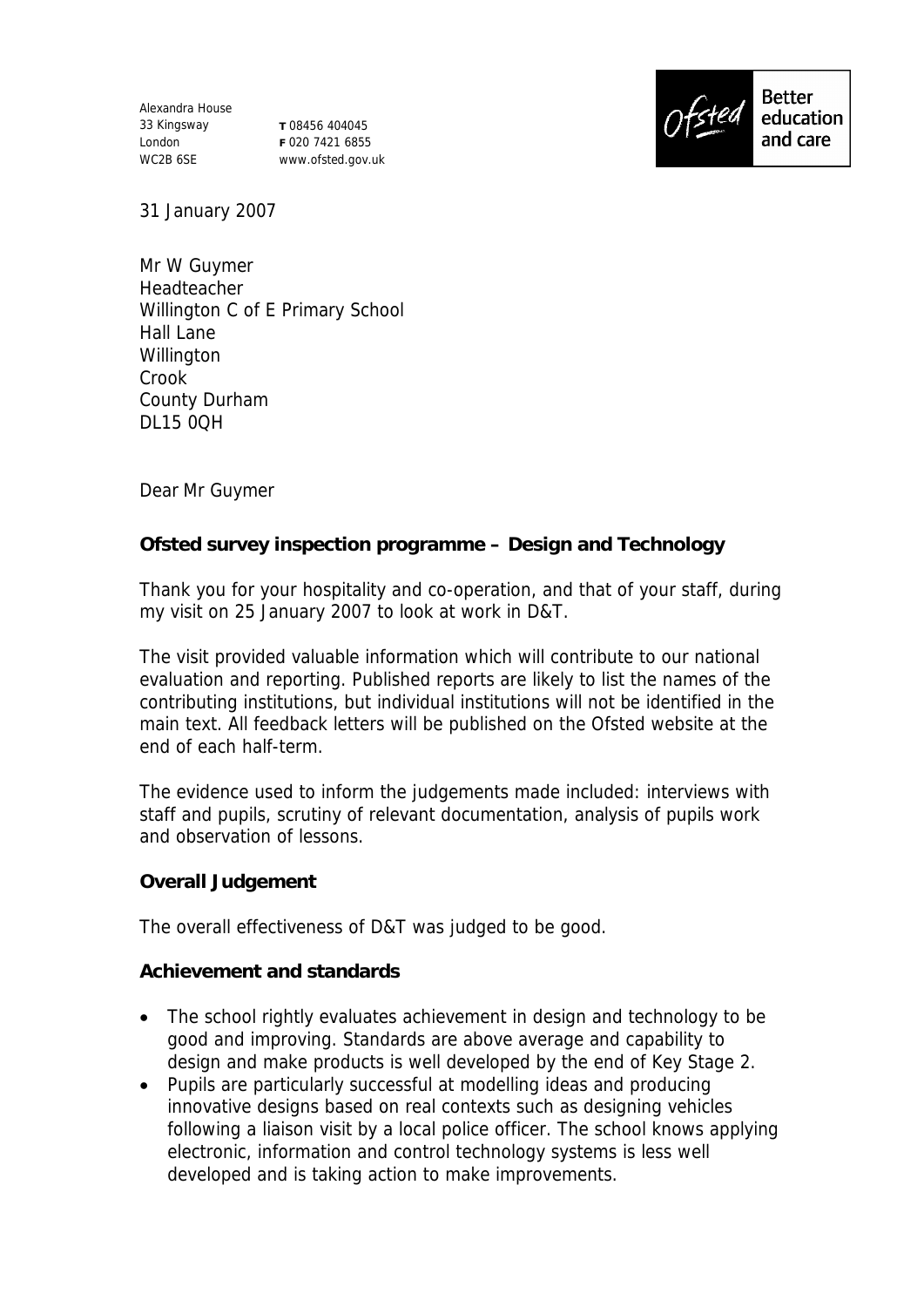Design and technology is making a very good contribution to pupils' personal development. Pupils concentrate for long periods of time when working on projects, are very well behaved during practical work and encouraged to work safely.

**Quality of teaching and learning of D&T**

- The school's view that the subject is well coordinated was confirmed by the consistently good D&T teaching and learning seen in all classes. The teaching encourages creative approaches to design work very effectively although pupils' knowledge of tools, techniques, systems and control is less well embedded.
- Assessment systems are in place and the school is planning to improve them by assessing individual performance against national curriculum levels. This will help pupils to know more fully how well they are doing in the subject and guide learning more effectively.

## **Quality of curriculum**

- The D&T curriculum is well planned. Progress from year to year has improved as a result of using QCA units to guide the work.
- The use of appropriate contexts drawn from reading materials such as 'Mary Poppins' and 'Bill Bear' promotes creativity and, as a result, pupils find the subject relevant and exciting. They enjoy the responsibility of planning their own work and using their imagination.

**Leadership and management of Design and Technology**

- Design and technology is thriving in the school because the leadership and management capacity to ensure the subject grows and develops is very good.
- There is a strong drive to improve provision and a clear view on what needs to be done to raise achievement. The school knows the strengths and areas for development well.

## **Inclusion**

All pupils, including those with learning difficulties and disabilities are equally involved in D&T. There is no apparent difference in the performance of boys and girls. Staff work hard to guide and support pupils who frequently work together and are assessed in small groups on a project.

**Areas for improvement, which we discussed, included:**

- making sure subject knowledge is fully embedded
- sharpening assessment practice by ensuring all pupils individually know their national curriculum level.